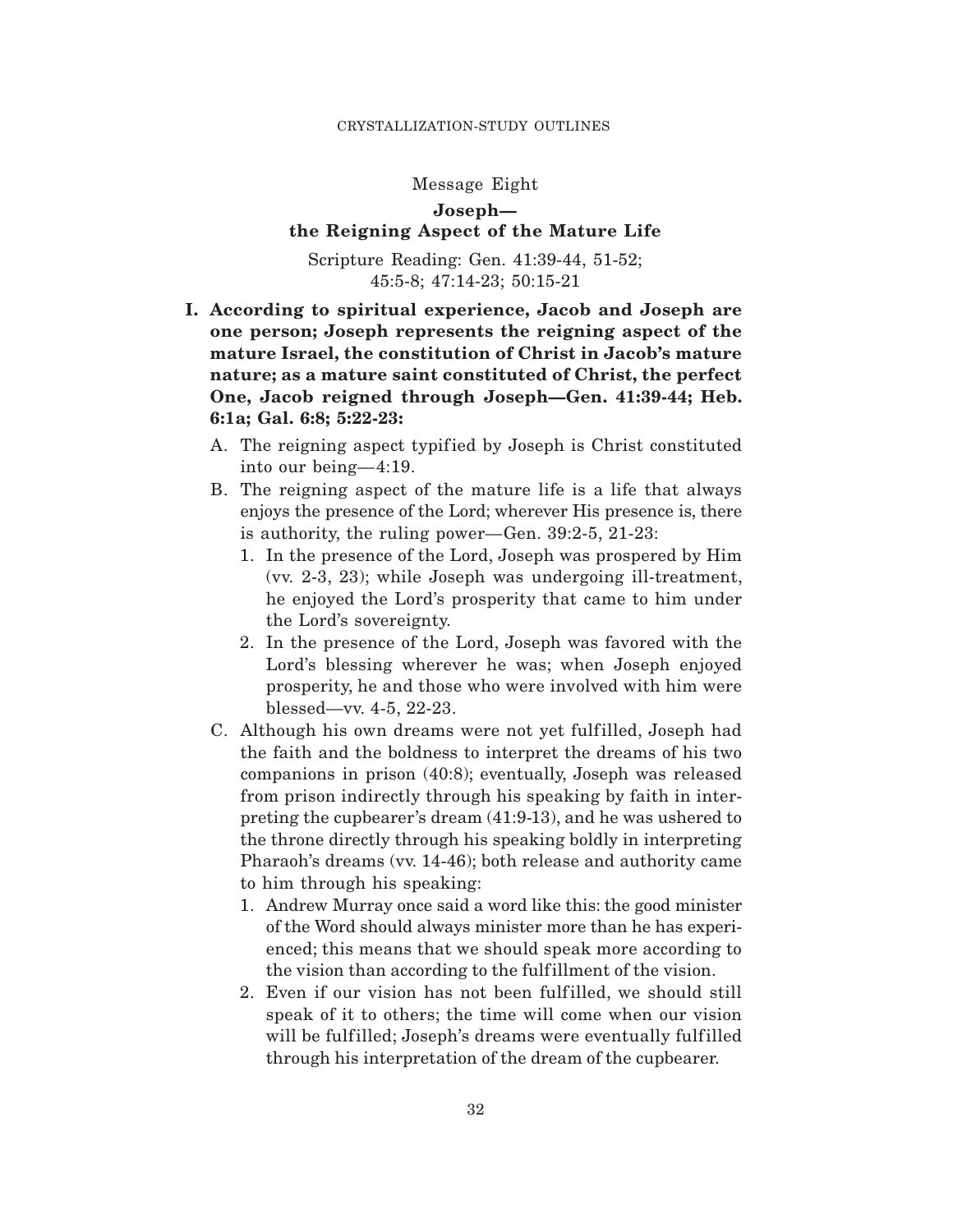### GENESIS (3)

## Message Eight (continuation)

- 3. If we are living out Christ, we will bring either life or death wherever we are (2 Cor. 2:14-16); to the cupbearer, Joseph brought restoration; to the baker, he brought execution (Gen. 41:12-13).
- D. If we seek the Lord, He will put us into a "dungeon"; without the dungeon we cannot ascend to the throne; we must not be a dungeon dropout; we must stay in the dungeon until we graduate and receive the crown—James 1:12; cf. Phil. 3:8.
- E. We should not speak according to our feelings but according to the heavenly vision; we are visionaries, seers, of God's eternal economy, so we should speak according to the absoluteness of the truth of His economy—Acts 26:16-19:
	- 1. The visions that Joseph saw not only controlled his life but also sustained his faith.
	- 2. Because Joseph was important and valuable, the time of his testing could not be shortened.
- F. In his receiving glory and gifts in his enthronement, Joseph typifies Christ, who received glory (Heb. 2:9) and gifts (Psa. 68:18; Acts 2:33) in His ascension (Gen. 41:42):
	- 1. The ring, the garments, and the gold chain portray the gifts that Christ received in His ascension to the heavens, which gifts He has passed on to the church—v. 42:
		- a. The signet ring signifies the Holy Spirit as a seal within and upon Christ's believers—Acts 2:33; Eph. 1:13; 4:30; cf. Luke 15:22.
		- b. The garments signify Christ as our objective righteousness for our justification before God  $(1 \text{ Cor. } 1:30; \text{ cf. } P_{\text{sa}})$ . 45:9, 13; Luke 15:22) and as our subjective righteousness lived out of us that we may be qualified to participate in the marriage of the Lamb (Phil. 3:9; Psa. 45:14; Rev. 19:7-9).
		- c. The gold chain signifies the beauty of the Holy Spirit given for obedience expressed in submission (cf. Acts 5:32); a chained neck signif ies a will that has been conquered and subdued to obey God's commandment (Gen. 41:42; cf. S. S. 1:10; Prov. 1:8-9).
	- 2. According to the sequence of spiritual experience, we first receive the sealing of the Spirit for salvation; then we receive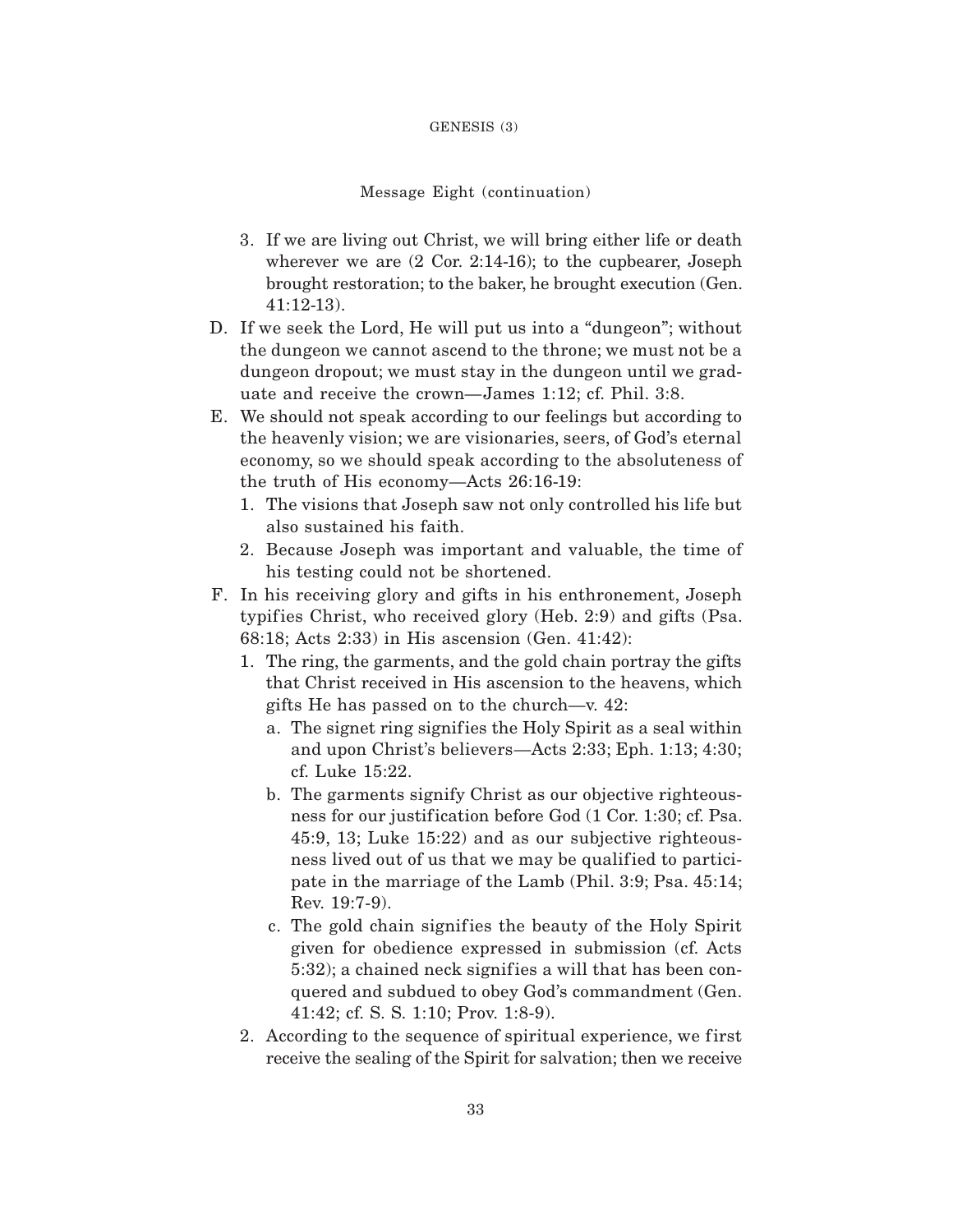Message Eight (continuation)

the garment of righteousness and begin to live Christ (Gal. 2:20; Phil. 1:20-21a); in order for us to live Christ, our neck must be chained, our will must be conquered and subdued, by the Holy Spirit.

- G. After being resurrected from the prison of death and ushered into the position of ascension, Joseph married Asenath, who portrays the church taken out of the Gentile world during Christ's rejection by the children of Israel (Gen. 41:45); Joseph called the name of his firstborn Manasseh (meaning "making" to forget") and his second Ephraim (meaning "twice fruitful"); Joseph declared, "God has made me forget all my trouble and all my father's house," and "God has made me fruitful in the land of my affliction" (vv.  $51-52$ ).
- **II. The record of Joseph's life is a revelation of the rulership of the Spirit, for the rulership of the Spirit is the reigning aspect of a mature saint; the rulership of the Spirit (a life of reigning in life, being under the restriction and limitation of the divine life in the reality of God's kingdom) is higher than any other aspect of the Spirit—Rom. 5:17, 21; 14:17-18; cf. 2 Cor. 3:17-18; 2 Tim. 4:22; Rev. 4:1-3:**
	- A. Although Joseph was full of human feelings and sentiments toward his brothers, he kept himself with all his feelings under the rulership of the Spirit; he dealt with his brothers soberly, wisely, and with discernment, disciplining them according to their need in order to perfect them and build them up that they might be a collective people living together as God's testimony on earth—Gen. 42:9, 24; 43:30-31; 45:1-2, 24.
	- B. Joseph denied himself and placed himself absolutely under God's sovereign leading, conducting himself wholly for the interest of God and His people.
	- C. Joseph's living under God's restriction, a portrait of the human living of Christ, manifested the maturity and perfection of the divine life and brought in God's kingdom—John 5:19, 30b; 7:16, 18; 14:10; Matt. 8:9-10.
	- D. In Joseph's dealings with his brothers, we see that he lived a calm life, a sober life, and a discerning life with love for the brothers—a self-denying life as the practice of the kingdom life—Gen. 45:24; Matt. 16:24; 2 Chron. 1:10; Isa. 30:15a; Phil.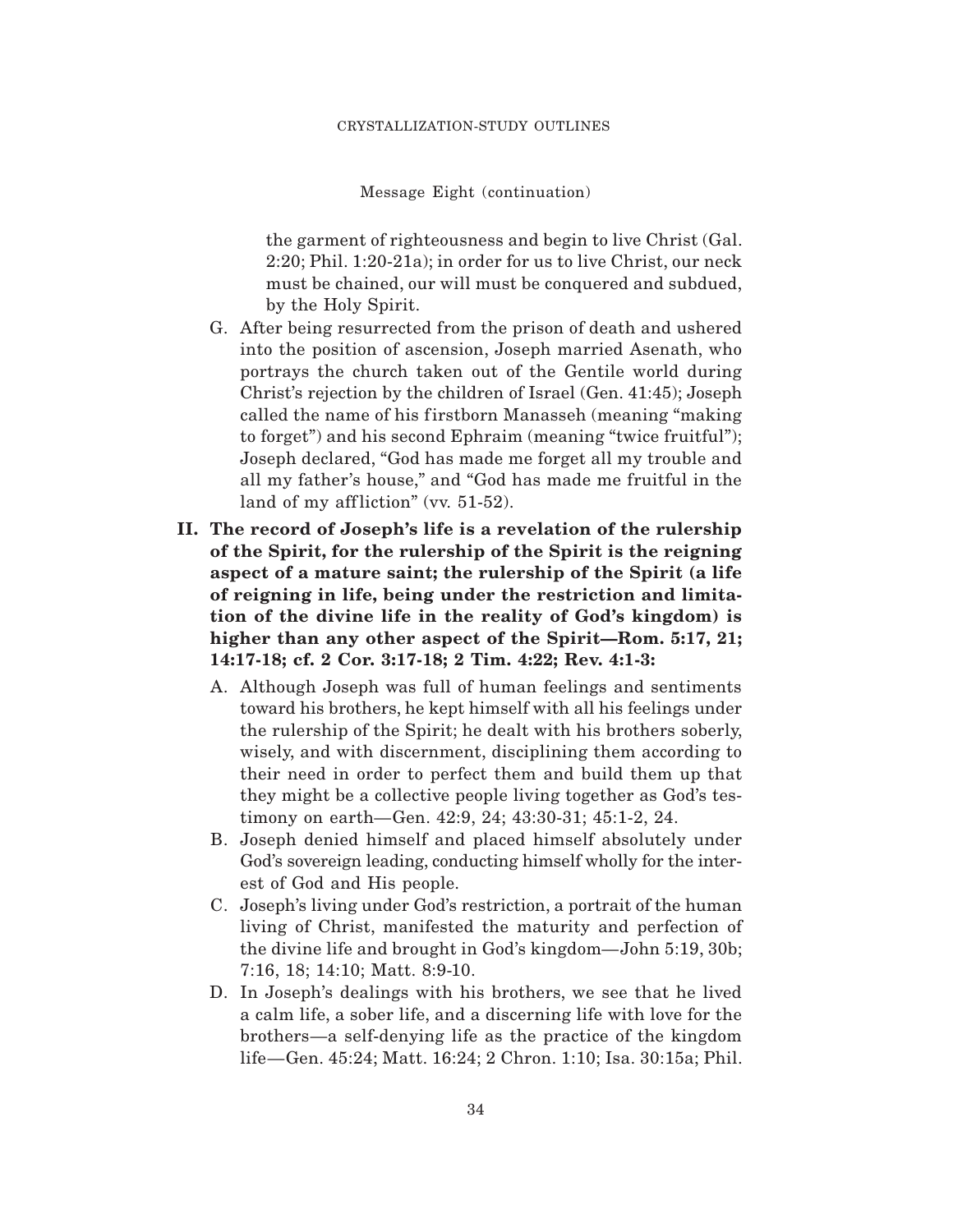### GENESIS (3)

## Message Eight (continuation)

1:9; 1 Tim. 5:1-2; 1 Thes. 3:12; 4:9; 2 Thes. 1:3; Rom. 12:10; 1 John 4:9; Heb. 13:1.

- E. Joseph's sentiments, feelings, considerations, and preferences were absolutely under the rulership and control of the Spirit— Prov. 16:32.
- F. The life manifested in the story of Joseph is the resurrection life, the life of God; his sentiments were under the control of the resurrection life to meet the need of his brothers—John 11:25.
- G. Joseph is a living illustration of what is revealed in the New Testament; he was a self-denying person who had no selfinterest, self-enjoyment, self-feeling, self-ambition, or self-goal; everything was for God and for God's people; Joseph's selfdenial, his restriction under God's sovereign hand, was the key to the practice of the kingdom life.
- H. The most powerful person is the one who has the strength not to do what he is able to do—this is the real denial of the self and the genuine bearing of the cross—Matt. 16:24; cf. 26:53.
- I. Joseph's realization that it was God who sent him to Egypt (even though his brothers intended evil against him—Gen. 45:5, 7; 50:19-21; cf. 41:51-52) is the reality of Paul's word in Romans 8:28-29.
- J. Joseph did not need to forgive his brothers, because he did not blame them; he received as from God all that his brothers had done to him, and he comforted those who had offended him (Gen. 45:5-8; 50:15-21); what grace, and what an excellent spirit, he had!
- **III. Because Joseph suffered and denied himself, he gained the riches of the life supply (***Hymns,* **#635); in order to receive food from him, the people had to pay four kinds of prices: their money, their livestock, their land, and themselves— 47:14-23; cf. Rev. 3:18:**
	- A. Money represents convenience, livestock signifies the means of living, and land represents resources; if we would receive the life supply from the Lord as the Dispenser, we must give Him our convenience, our means of livelihood, and our resources; the more we give Him, the more life supply we will receive from Him.